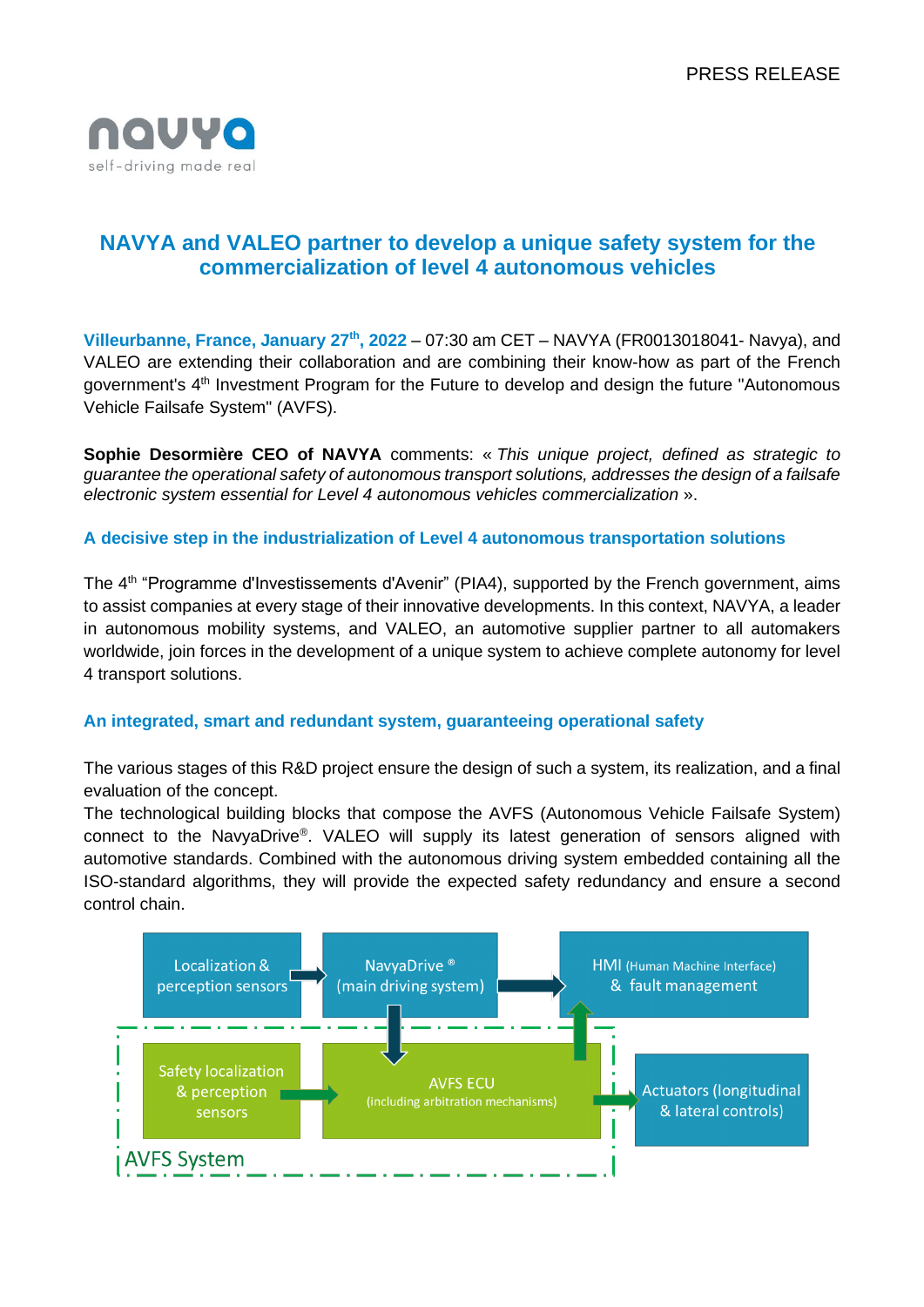This system, composed of the NavyaDrive®, lidar, radar and camera sensors, associated with the AVSF computer, will be responsible for ensuring the safety of passengers and road users. In the event of an incidental situation on the route that causes the autonomous driving system to go out of its operating range, it will be able to adapt the vehicle's behavior in complete autonomy, without human intervention.

This project is the result of a deep collaboration and co-construction around shared expertise and will offer the state-of-the-art solution for the development and commercialization of autonomous level 4 vehicles.

**Joachim Mathes, CTO of Valeo Comfort and Driving Assistance,** states: "*We are excited to deepen our partnership with Navya in this project. It is an opportunity to leverage the experience in AD systems, safety and SOTIF (« Safety Of The Intended Functionality ») gained from our Drive4U projects and from the operation of Navya shuttles in the SMO project. Within PIA4, we plan to take autonomous urban mobility to the next level together*".

**Olivier Le Cornec, CTO of NAVYA**, concludes: "*This cooperation marks a key step in the commercial scale-up of our autonomous mobility services without a safety driver. It allows us to offer an architecture based on two complementary systems, based on perception, localization and intelligence algorithms, which can provide the expected service and addressing all potential failures and drifts. These two systems, developed by major and recognized players in their industry, Navya and Valeo, will enable us to deliver a commercial solution to the highest required level of automotive and regulatory environment worldwide. Combined with our new rolling bases currently under development, it will define our future generation of vehicles without a safety driver, enabling the transition to commercial scale*".

**Next financial press release:** February 7 2022 – Full-year 2021 sales



#### **About NAVYA**

Created in 2014, NAVYA is a leading French name specialized in the supply of autonomous mobility systems and associated services. With 280 employees in France (Paris and Lyon), in the United States (Michigan) and in Singapore, NAVYA aims at becoming the leading player in Level 4 autonomous mobility systems for passenger and goods transport. Since 2015, NAVYA has been the first to market and put into service autonomous mobility solutions. The Autonom® Shuttle, main development axis, is dedicated to passenger transport. Since its launch, more than 180 units have been sold in 23 countries as of 31 December 2020. The Autonom® Tract is designed to goods transport. Engaged in an ambitious CSR approach, the Company has an active policy in this area, as illustrated by the obtaining of the ISO 9001 certification in September 2021. The Valeo and Keolis groups are among NAVYA's historical shareholders.

NAVYA is listed on the Euronext regulated market in Paris (ISIN code: FR0013018041- Navya).

For more information visit: [www.navya.tech/en](http://www.navya.tech/en)